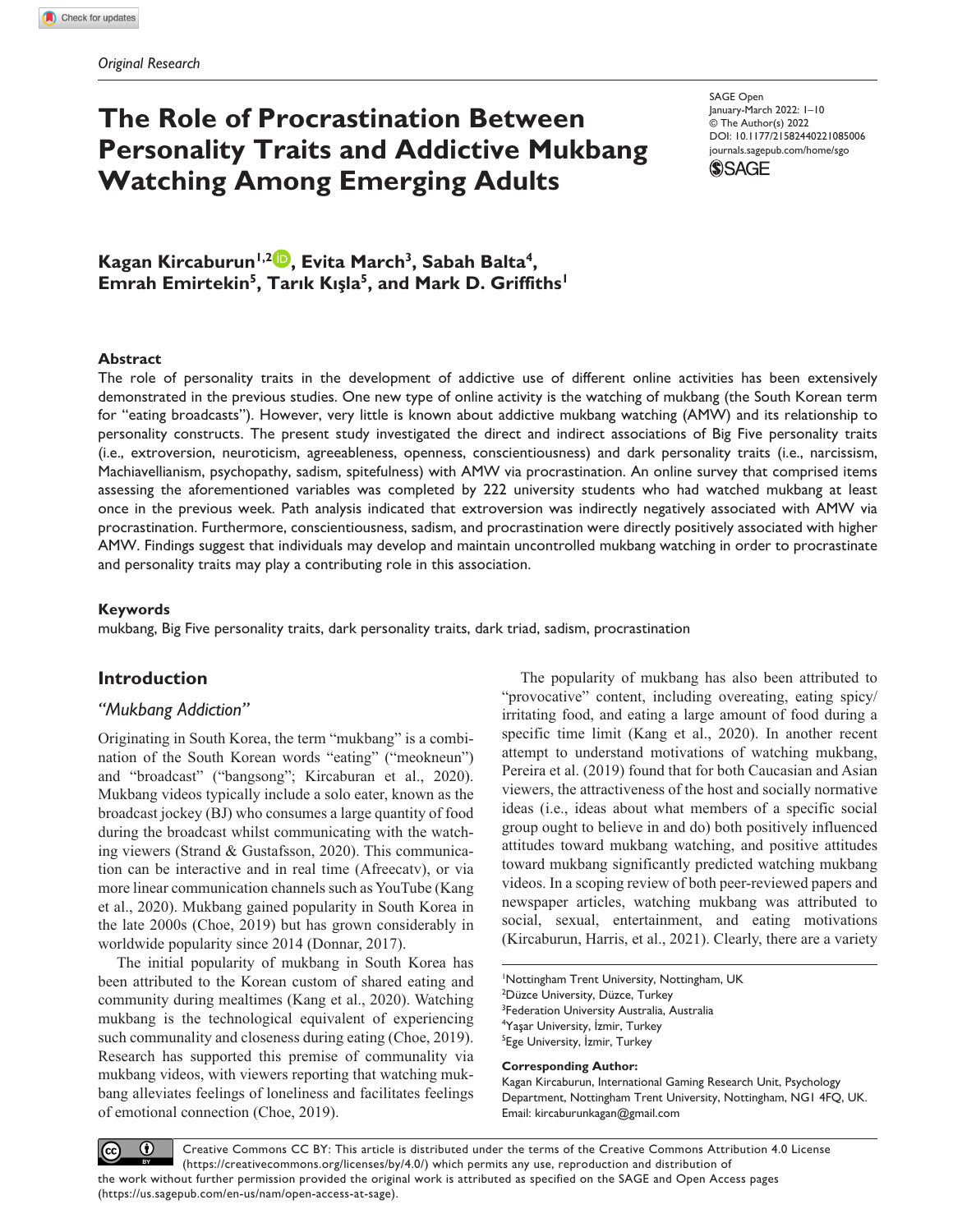of motivations and reasons why individuals (within cultures and cross-culturally) watch mukbang.

More recently, researchers have highlighted the potential addictiveness of watching mukbang (e.g., Kircaburun, Stavropoulos, et al., 2021; Kircaburun, Yurdagül, et al., 2021), and problematic (the term "problematic" is often used in the literature to account for addiction, but overcomes the emotive qualities associated with the term [Caplan, 2002; Thatcher et al., 2008]) mukbang watching has been positively associated with internet addiction (Kircaburun, Yurdagül, et al., 2021). Kircaburun, Yurdagül, et al. (2021) utilized the compensatory internet use model to explain problematic (i.e., addictive) mukbang watching (Kardefelt-Winther, 2014), where online behaviors may act as a compensation for unattained offline needs. An individual's gratification of specific needs, such as alleviating loneliness, facilitating emotional connection, and attaining social norms via watching mukbang could potentially develop into an addiction (Kircaburun, Stavropoulos, et al., 2021; Kircaburun, Yurdagül, et al., 2021). To date, and in comparison to research exploring other online addictions (i.e., gaming, gambling, social media), there is a paucity of research exploring predictors of addictive mukbang watching (Kircaburan et al., 2020). A recent study explored psychosocial correlates of AMW and found that loneliness but not depression was positively related to elevated AMW among emerging adults (Kircaburun, Balta, et al., 2021). Given that personality has previously been demonstrated to be a strong predictor of addictive online behavior (Kayiş et al., 2016; Young & Rodgers, 1998), in the present study, the role of personality (more specifically, the Big Five personality traits and dark personality traits) are hypothesized as being predictors of AMW.

## *Personality, Procrastination, and Online Addictions*

The Big Five personality model (Costa & McCrae, 1992) has been explored in relation to various online addictions. The Big Five model comprises extroversion (i.e., warmth, assertiveness), neuroticism (i.e., anxiety, vulnerability), agreeableness (i.e., trust, altruism), openness (i.e., curious, ideas), and conscientiousness (i.e., competence, self-discipline; McCrae & Costa, 1997). A meta-analytic review of the Big Five personality traits and internet addiction found significant relationships between all traits and internet addiction. Neuroticism was positively associated with internet addiction, whereas extroversion, agreeableness, openness, and conscientiousness were all negatively associated with internet addiction (Kayiş et al., 2016). The authors concluded that characteristics of trait neuroticism (more specifically, anxiety, lack of social confidence), and underdeveloped selfawareness, predispose these individuals to be more likely to develop addiction to the internet. Regarding the negative relationships between extroversion, agreeableness, openness, conscientiousness, and internet addiction, the authors

posited that characteristics associated with these traits such as assertiveness (extraversion), curiosity (openness), selfdiscipline (conscientiousness), and lower aggression (agreeableness) "protect" these individuals from developing internet addiction.

The Big Five personality traits have also been found to be predictive of other addictive online behaviors. For example, high neuroticism, low extroversion, and low agreeableness have been found to predict videogame addiction (Vollmer et al., 2014), and high extroversion, low conscientiousness, and low openness have been found to predict Facebook addiction (Kanat-Maymon et al., 2018). Moreover, high neuroticism has also been found to predict Facebook addiction (Tang et al., 2016), and low agreeableness is a direct predictor of Instagram addiction (Kircaburun & Griffiths, 2018a).

Research has also shown associations between dark personality traits (i.e., narcissism, Machiavellianism, psychopathy, sadism, spitefulness) and online addictions. The online environment may be particularly appealing to individuals with higher levels of these dark traits, because the online environment offers behavioral opportunities that may not be as possible in offline contexts (i.e., enhancing self-presentation, de-individuated aggression, and manipulation), and therefore may facilitate the development of addictive online behavior. Testament to the addictive potential of online environments, (i) trait psychopathy has been associated with social media addiction (Chung et al., 2019; Demircioğlu & Köse, 2018; Lee, 2019), (ii) Machiavellianism has been positively associated with internet use disorder (Sindermann et al., 2018), (iii) narcissism has been associated with Facebook addiction (Brailovskaia et al., 2020), (iv) trait sadism has been directly associated with problematic online gaming (Kircaburun et al., 2018), and (v) spitefulness has been directly associated with problematic smartphone use (Balta et al., 2019). Based on the significant associations between dark personality traits and problematic internet use, researchers have concluded that individuals with higher levels of dark personality traits may be more vulnerable to developing problematic online behaviors and addictions than those with lower levels of dark personality traits (Kircaburun & Griffiths, 2018b).

In addition to the aforementioned empirical evidence, the Interaction of Person-Affect-Cognition-Execution model (I-PACE) indicates that an individual's development and maintenance of addictive use of online platforms can be explained by the interplay between personality characteristics, social cognitions, and cognitive and affective components (Brand et al., 2016, 2019). According to the I-PACE, individual differences including personality traits possess specific vulnerabilities for developing addictive behaviors (Brand et al., 2016). Given the theoretical rationale and substantial research evidence regarding associations between the Big Five personality traits, dark personality traits, and development of different online addictions, there is good rationale to expect these traits to relate to AMW. For instance,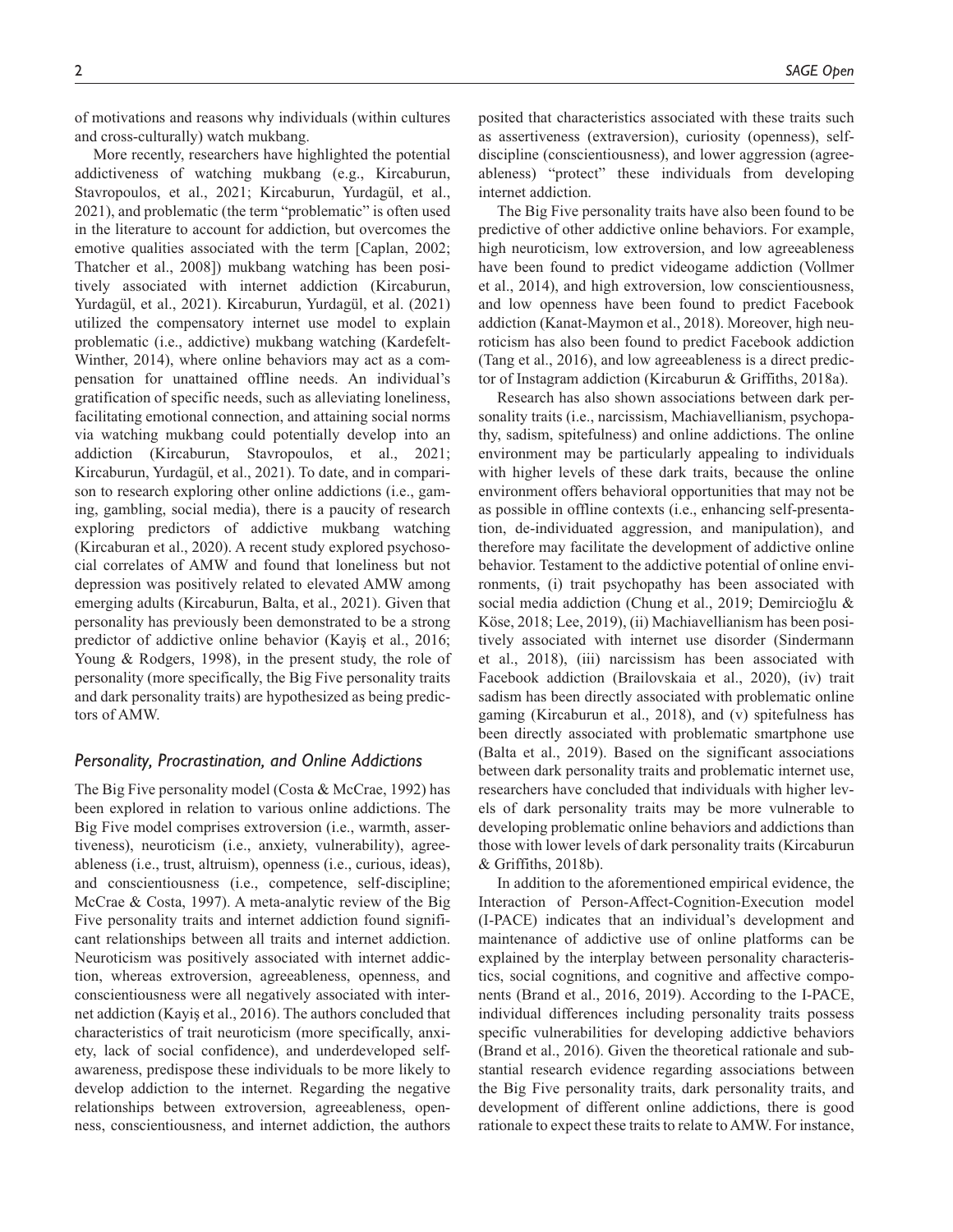personality features that facilitate greater loneliness and social isolation, including neuroticism, introversion, disagreeableness, psychopathy, sadism, and spitefulness (Buecker et al., 2020), maybe more common among those who use mukbang watching as a compensation of real-life interpersonal interaction given that individuals who watch mukbang feel less lonely and more socially connected when interacting with mukbangers and other viewers (Choe, 2019). Similarly, less conscientious individuals may engage in mukbang watching to avoid their real-life tasks and assignments given that mukbang watching has been reported to be good entertainment that may help individuals pass a lot of time (Kircaburun, Harris, et al., 2021). Some individuals report that they enjoy watching others eat a large portion of extremely hot and/or spicy foods in a short period of time simply because they enjoy the eater's suffering during the show (Kang et al., 2020). Obtaining pleasure from others' suffering is suggestive of sadistic and spiteful personality traits as well as more Machiavellianism and psychopathy (Sindermann et al., 2018). Consequently, both Big Five personality dimensions and darker aspects of personality could be associated with elevated vulnerability for developing and maintaining AMW.

Finally, in the present study, the indirect relationship of these personality traits to AMW via procrastination was explored. According to the I-PACE model (Brand et al., 2019), individuals' mental states and social cognitions can play a mediating role between their individual differences and excessive technology use. Procrastination (i.e., the delay of an intended action despite the negative consequences; Steel, 2007) has been found to be a particularly strong predictor of internet addiction (Davis et al., 2002; Geng et al., 2018; Hernández et al., 2019). Although procrastination and problematic internet use are considered to be highly intercorrelated (see Davis et al., 2002), the constructs are still considered as distinct from each other (Thatcher et al., 2008). Both academic procrastination (i.e., situational procrastination) and general/life routine procrastination (i.e., dispositional procrastination; Uzun et al., 2014) have been positively associated with internet addiction. Procrastinators may also find mukbang watching an easy way of postponing decisions and actions given that mukbang videos have been reported to be entertaining and engaging in a way that viewers sometimes forget how much time they spend watching mukbang or end up spending much more time than they initially intended for watching mukbang (Kircaburun, Harris, et al., 2021; Kircaburun et al., 2022).

Importantly, procrastination has previously been demonstrated to (both partially and sequentially) mediate the relationship between personality traits and technology-based addictions (Wang et al., 2019). A study with 271 Dutch emerging adults found that trait procrastination was related to lack of conscientiousness, lack of extraversion, and facets of neuroticism (Schouwenburg & Lay, 1995). More specifically, less conscientious, more introverted, and more neurotic

individuals tended to demonstrate more procrastinating behavior. A model testing study with 251 Chinese university students showed that individuals who were less agreeable and more open to experience were more prone to procrastinate (Zhou, 2020).

Even though Big Five personality traits and their relationship with procrastination have been extensively studied over the years, it is only more recently that the association between dark personality traits and procrastination have been investigated. A study with 190 German university students and employees reported Dark Triad traits (i.e., narcissism, Machiavellianism, psychopathy) were positively correlated with decisional and behavioral procrastination (Müller et al., 2021). A study with 357 adults suggested that all Dark Tetrad traits (i.e., narcissism, Machiavellianism, psychopathy, sadism) were positively related to active procrastination (e.g., deliberately delaying decisions and actions; Hughes & Adhikari, 2021). Consequently, the core facets of dark personality traits have been suggested to share many features of procrastination including low self-regulation (Lyons & Rice, 2014). The present study extrapolated the aforementioned relationships, and hypothesized that procrastination may mediate the relationship between personality traits (i.e., the Big Five personality traits, dark personality traits) and online addictions, including AMW.

## *Aims and Hypotheses*

The primary aim of the present study was to explore the direct and indirect associations of Big Five personality traits (i.e., extroversion, neuroticism, agreeableness, openness, conscientiousness) and dark personality traits (i.e., narcissism, Machiavellianism, psychopathy, sadism, spitefulness) with AMW via procrastination. Based on the aforementioned rationale, the following hypotheses are proposed: (i) Big Five personality traits (i.e., extroversion, low neuroticism, conscientiousness, low openness, agreeableness) will be negatively associated with procrastination and AMW (Kayiş et al., 2016; Wang et al., 2019); (ii) dark personality traits (*i.e.*, narcissism, Machiavellianism, psychopathy, sadism, spitefulness) will be positively associated with procrastination and AMW (Kircaburun & Griffiths, 2018b; Sindermann et al., 2018); procrastination will be positively associated with AMW (Wang et al., 2019); and (iv) procrastination will mediate the relationships of the Big Five personality traits and dark personality traits with AMW (Wang et al., 2019).

## **Methods**

#### *Participants, Procedure, and Ethics*

The online survey was promoted in online courses of a distance learning center of Yaşar University. Informed consent was taken from all participants acknowledging that they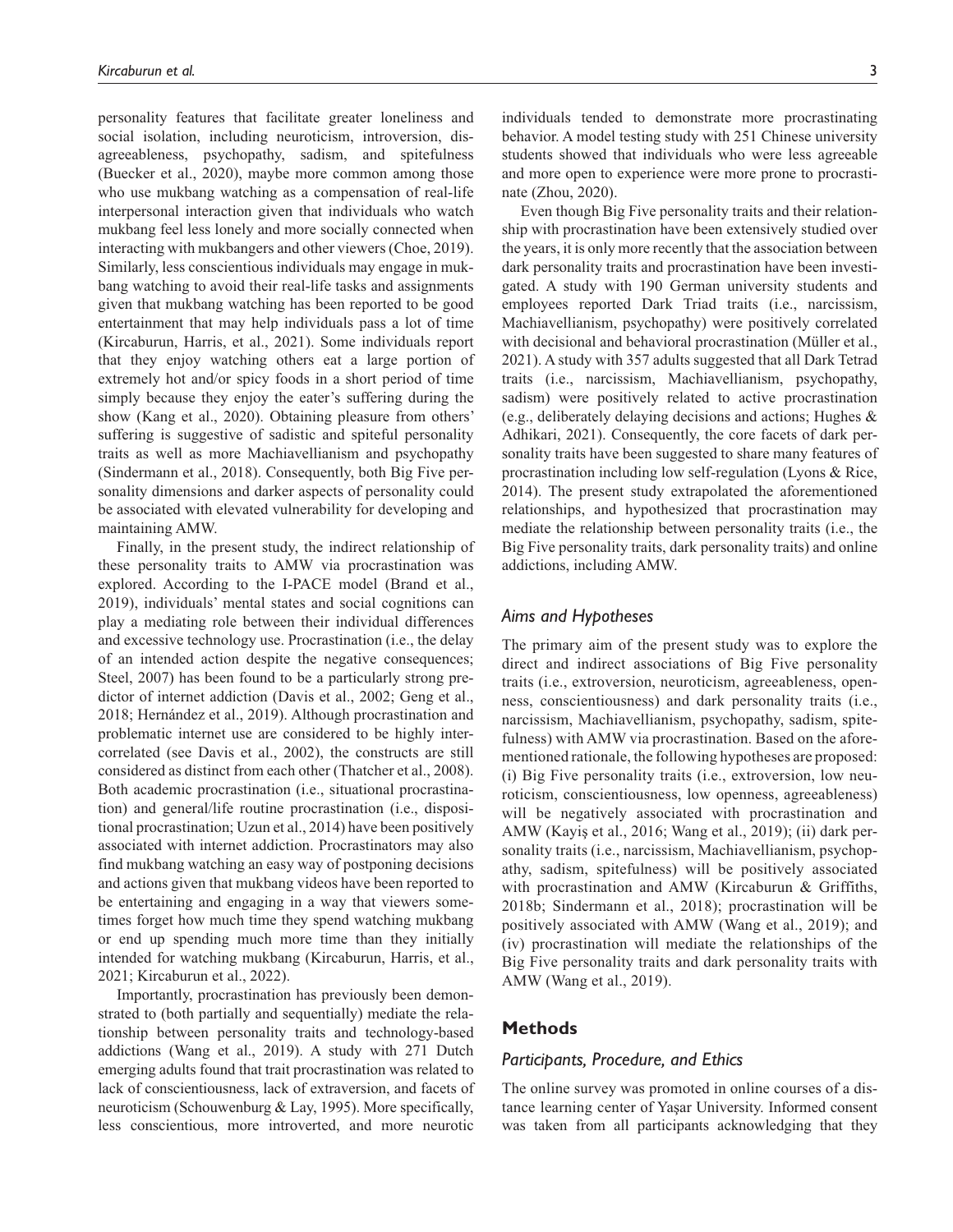participated in the study voluntarily and anonymously. Participants were not compensated for their participation in the study. A total of 222 Turkish university students (69% female), aged between 19 and 35 years (mean = 21.68 years,  $SD = 1.94$ , were recruited for the study. In order to participate in the study, participants had to have watched mukbang in the previous week. Participants had to tick a box indicating that they had watched mukbang in the previous week in order to continue filling out the survey. Participants were asked to answer all questions in order to advance in and complete the survey. Data were not analyzed before finalizing the data collection. The data collection process was ended once an adequate sample size was reached to analyse the present research variables (i.e., 10 times the number of parameters in path analysis and confirmatory factor analysis; Kline, 2011). Yaşar University's ethical board approved the study before the recruitment of the participants, and complied with the Helsinki declaration.

#### *Measures*

*Mukbang Addiction Scale (MAS)*: The MAS Kircaburun, Stavropoulos, et al., 2021) was used to assess addictive mukbang watching. The MAS comprises six items (e.g., "*How often in the past year have you spent a lot of time thinking about mukbang or planned watching mukbang?*"), rated on a five-point Likert scale ranging from "*very rarely*" to "*very often*," that reflects six core elements of behavioral addiction (i.e., salience, mood modification, tolerance, withdrawal, conflict, relapse) outlined in the components model of addiction (Griffiths, 2005). Higher scores reflect more addictive mukbang watching. The Cronbach's alpha coefficient was excellent in the present study ( $\alpha$ =.91).

*The Unintentional Procrastination Scale (UPS)*: The UPS (Fernie et al., 2017) was used to assess procrastination. The Turkish adaptation was carried out in the present study by following the standard back-translation process (Beaton et al., 2000). Confirmatory factor analysis (CFA) was applied using AMOS 23 software, which indicated mostly good fit to the data ( $\chi^2$ =22.11, df=9,  $p$  < .001, RMSEA=.08 CI 90% [.04, .13], SRMR=.03, CFI=.98, GFI=.97). Items' standardized factor loadings ranged from .75 to .84 suggesting that all items had a significant role in the scale. The UPS comprises six items (e.g., "*I really want to get things finished in time, but I rarely do*") rated on a 5-point Likert scale from "*do not agree*" to "*agree very much.*" Higher scores reflect more procrastination behavior. The internal consistency was excellent in the present study ( $\alpha$ =.90).

*Dark Personality Traits*: The Single Item Narcissism Scale—Turkish (Özsoy et al., 2017) was used as a template to assess all dark personality traits. Extant definitions from literature (Jonason & Webster, 2010; Marcus et al., 2014; O'Meara et al., 2011; Özsoy et al., 2017) were used to define each personality dimension and participants rated how much these traits related to themselves, from

1 = *"absolutely disagree"* to 7 = *"absolutely agree" (e.g., I am a narcissist =* selfish, self-centered; *I am Machiavellian =* manipulate and exploit others towards their own end, deceit or lie to get their way; *I am a psychopath* = callous, insensitive, lack remorse, not concerning about morality of their actions; *I am sadistic*=enjoying inflicting pain on others, tend to intentionally hurt others; *I am spiteful*=willing to harm oneself in order to hurt others). The construct validities of the single items used to assess dark personality traits in the present study were assessed by examining the correlation coefficients obtained. There were moderate correlations among all dark personality traits. This is similar to the results of previous studies that used evaluated scales to assess dark personality traits including the Turkish forms of Dark Triad Dirty Dozen and Short Dark Triad (Özsoy et al., 2017).

*Big-Five Personality Traits*: Single items were used to assess each personality dimension (i.e., extroversion, neuroticism, agreeableness, openness, conscientiousness). Widely used definitions (Rammstedt & John, 2007; Zuckerman et al., 1993) were used to define each personality trait and participants rated how much these traits related to themselves, from 1*="absolutely disagree"* to 7=*"absolutely agree"* (e.g., *I am an extrovert* [reverse coded]=not outgoing and sociable, reserved, introverted in social situations and relations; *I am conscientious*=being trustworthy in doing tasks and duties, organized, planned, doing a thorough job; *I am open to new experience*=being less conservative in life, being open to new experience, having an active imagination; *I am agreeable*=not conflicting, understanding and easygoing in social relations; *I am neurotic*=tends to find fault with others, easily irritated, emotionally unstable). The construct validities of the single items used to assess Big Five personality traits in the present study were assessed by examining the correlation coefficients obtained. Extroversion was negatively correlated with neuroticism. Agreeableness had a negative correlation with most of the dark personality traits. Neuroticism was positively correlated with all dark personality traits. These results were similar to the findings of previous investigations carried out with different Turkish samples (Ardic & Özsoy, 2016).

## **Results**

Table 1 illustrates mean scores, standard deviations, skewness and kurtosis values, and correlations of the study variables. Pearson's correlation analysis indicated that AMW was negatively correlated with extroversion (*r*=−.32, *p*<.001) and positively correlated with procrastination (*r*=.31, *p*<.001), narcissism (*r*=.37, *p*<.001), Machiavellianism  $(r=.45, p<.001)$ , psychopathy  $(r=.60,$ *p*<.001), sadism (*r*=.63, *p*<.001), and spitefulness (*r*=.52, *p*<.001). Next, AMOS 23 software was used to test the saturated mediation model (Figure 1). In path analysis, 10,000 bootstrapping samples and 95% interval confidence were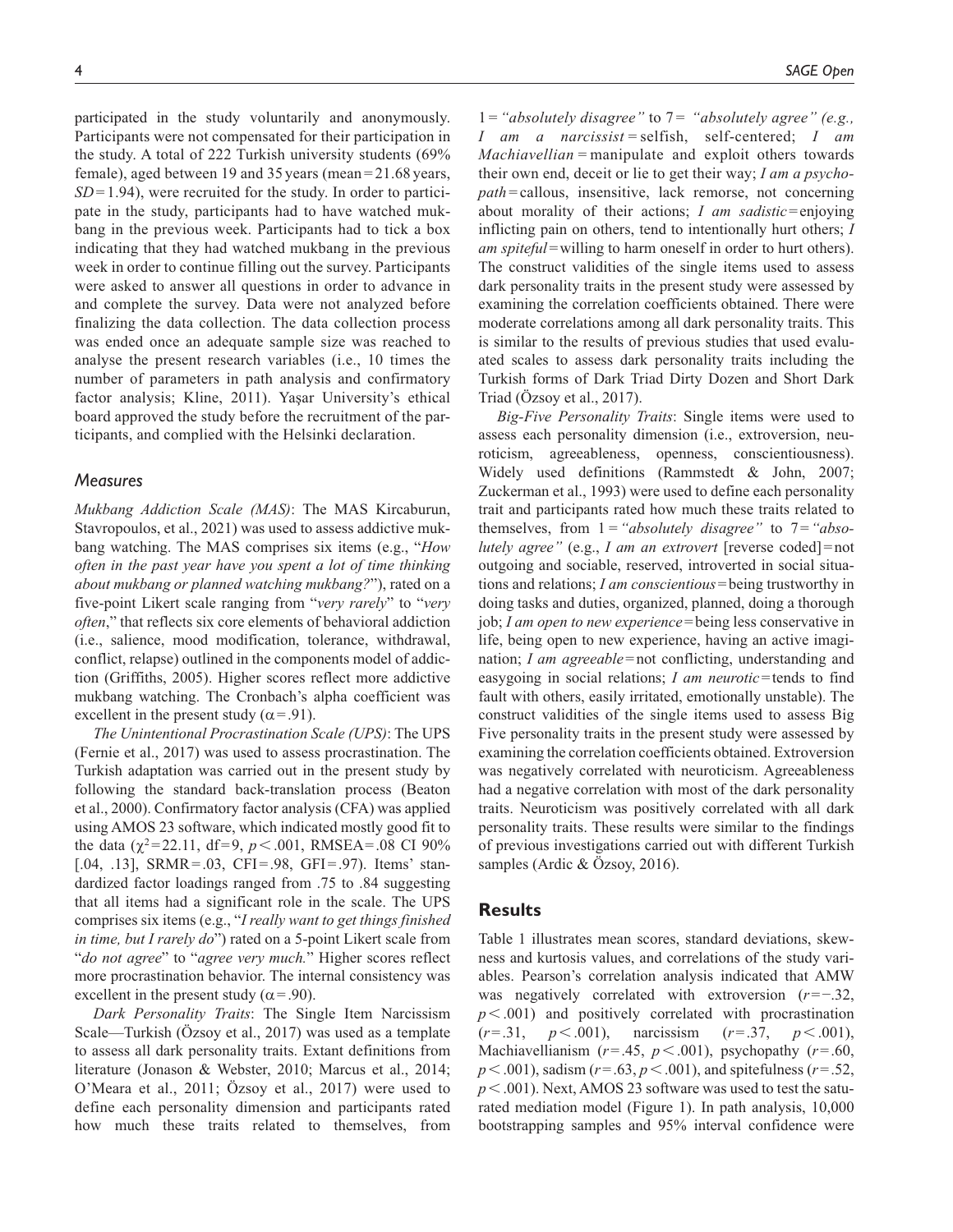|                            |           | $\overline{2}$ | 3                 | 4        | 5        | 6        | 7      | 8        | 9        | $\overline{0}$ | П       | 12   |
|----------------------------|-----------|----------------|-------------------|----------|----------|----------|--------|----------|----------|----------------|---------|------|
| Addictive mukbang watching |           |                |                   |          |          |          |        |          |          |                |         |      |
| Procrastination            | $.31***$  |                |                   |          |          |          |        |          |          |                |         |      |
| Extroversion               | $-.32***$ | $-.43***$      |                   |          |          |          |        |          |          |                |         |      |
| Neuroticism                | .12       | .29***         | $-.29***$         |          |          |          |        |          |          |                |         |      |
| Agreeableness              | $-.06$    | .00            | $-.13$            | .07      |          |          |        |          |          |                |         |      |
| <b>Openness</b>            | $-.06$    | $-.06$         | . H               | $-.03$   | .39***   |          |        |          |          |                |         |      |
| Conscientiousness          | .11       | $-.20**$       | $-.00$            | .04      | $.31***$ | .45***   |        |          |          |                |         |      |
| Narcissism                 | .37***    | .27***         | $-16*$            | .25***   | $-.15*$  | $-.10$   | $-.05$ |          |          |                |         |      |
| Machiavellianism           | .45***    |                | $.26*** - .26***$ | $.21***$ | $-.12$   | $-19**$  | $-14*$ | $.63***$ |          |                |         |      |
| Psychopathy                | $.60***$  | .25***         | $-.35***$         | .19**    | $-16*$   | $-.23**$ | $-.07$ | .52***   | .64***   |                |         |      |
| Sadism                     | $.63***$  | $.23**$        | $-.32***$         | $.13*$   | $-.09$   | $-.20**$ | $-.02$ | .54***   | $.61***$ | .83 ***        |         |      |
| Spitefulness               | .52***    | $.23**$        | $-.25***$         | $.17*$   | $-.14*$  | $-.20**$ | $-.05$ | .50***   | .59***   | .69***         | .72 *** |      |
| M                          | 9.99      | 13.29          | 5.20              | 3.77     | 4.80     | 5.23     | 4.80   | 2.65     | 2.23     | 1.95           | 1.69    | 2.26 |
| <b>SD</b>                  | 5.25      | 5.00           | 1.80              | 1.94     | 1.62     | 1.76     | 1.71   | 1.78     | 1.68     | 1.65           | 1.54    | 1.73 |
| Skewness                   | 1.69      | .37            | $-.76$            | .10      | $-.61$   | $-.87$   | $-.44$ | .85      | 1.31     | 1.65           | 2.23    | 1.31 |
| Kurtosis                   | 2.73      | $-.66$         | $-.42$            | $-1.05$  | $-21$    | $-.15$   | $-.58$ | $-.32$   | .84      | 1.63           | 3.92    | .75  |

**Table 1.** Mean Scores, Standard Deviations, Skewness-Kurtosis Values, and Pearson's Correlations of the Study Variables (*N*=222).

\**p*<.05. \*\**p*<.01. \*\*\**p*<.001.



**Figure 1.** Hypothesized model of the study variables.

used. According to the guidelines by Kline (2011), the sample size of the present study was adequate for conducting a path analysis because it was more than 10 times the amount of the number of parameters in path analysis. However, since the number of male and female participants was not adequate (Kline, 2011), group differences in variable scores and model results were not examined separately for males and females.

Since the present study was cross-sectional in which data regarding all dependent and independent variables were collected using same assessment instrument, common method bias was examined. Harman's one-factor test was used to investigate common method bias by including all scale items into one factor and running a dimension reduction test in SPSS (see Podsakoff et al., 2012 for a review). As a result, since the total variance extracted by one factor did not exceed the recommended threshold of 50% (34.05% in the present study), the present authors concluded that the results were not affected by a common method bias.

Big Five personality traits (i.e., extroversion, neuroticism, agreeableness, openness, conscientiousness) and dark personality traits (i.e., narcissism, Machiavellianism, psychopathy, sadism, spitefulness) were included into model as distal predictors. Procrastination was the mediator and AMW was the outcome variable. Standardized estimates of total, direct, and indirect effects on AMW are shown in Table 2. Extroversion was negatively indirectly associated with AMW via procrastination (β=−.07, *p*<.01; 95% CI [−.14, −.02]). Conscientiousness (β=.18, *p*<.01; 95% CI [.06,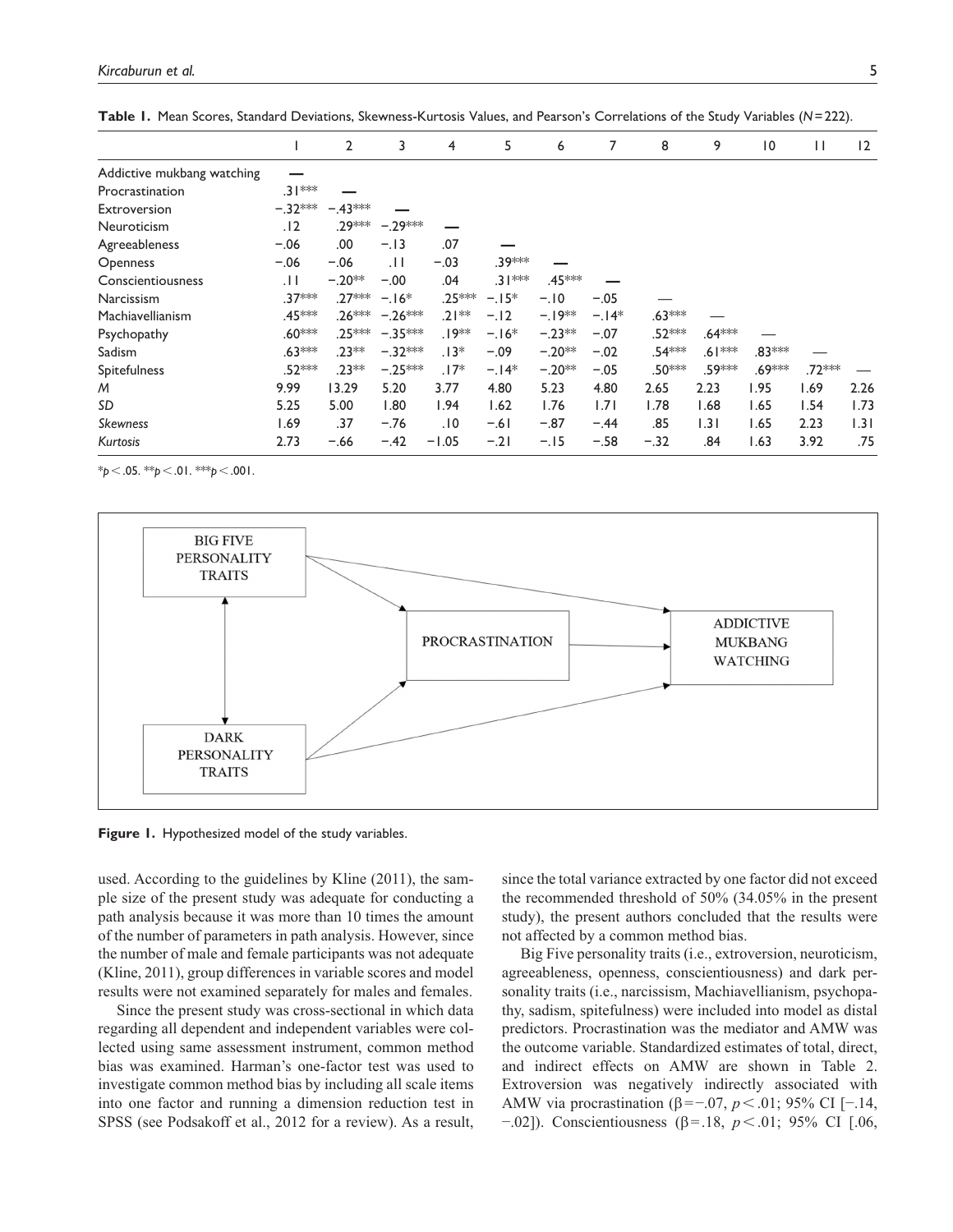| Effect    | S. E. | $C.I.$ (LB, UB) |
|-----------|-------|-----------------|
| $-12*$    | .06   | $(-.23, -.01)$  |
| $-.06$    | .06   | $(-.18, .07)$   |
| $-.07**$  | .03   | $(-.14, -.02)$  |
| $.14*$    | .06   | (.03, .24)      |
| $.18**$   | .06   | (.06, .31)      |
| $-.05***$ | .02   | $(-.10, -.01)$  |
| $.34*$    | 14.   | (.07, .60)      |
| $.34*$    | 14.   | (.07, .60)      |
| .00       | .02   | $(-.05, .04)$   |
|           |       |                 |

**Table 2.** Standardized Estimates of Total, Direct, and Indirect Effects on Addictive Mukbang Watching (*N*=222).

*Note.* Only the significant total effects are shown in the table. Full report is available upon request. S.E.=standard error; C.I.=confidence interval; LB=lower bound; UB=upper bound.

\**p*<.05. \*\**p*<.01. \*\*\**p*<.001.



**Figure 2.** Final model of the relationships among variables in total sample.

*Note*. For clarity covariances among independent variables and insignificant direct effects are not depicted in the figure. Narcissism (β=.15, *p*=.05; β=−.03, *p*=.64), Machiavellianism (β=.01, *p*=.92; β=.05, *p*=.44), psychopathy (β=.01, *p*=.95; β=.21, *p*=.09), spitefulness (β=.03, *p*=.75; β=.08, *p*=.28), agreeableness (β=.01, *p*=.89; β=−.06, *p*=.31), and openness (β=.11, *p*=.11; β=.04, *p*=.53) were not related to procrastination and AMW respectively in the model. Furthermore, sadism was not directly associated with procrastination (β=−.00, *p*=.97) and the relationship regarding extroversion (β=−.05, *p*=.39) and neuroticism (β=−.06, *p*=.23) with AMW were also non-significant. \**p*<.05. \*\**p*<.01. \*\*\**p*<.001.

.31]), sadism (β=.18, *p*<.05; 95% CI [.07, .60]), and procrastination (β = .19, *p* < .01; 95% CI [.05, .32]) were directly positively related to AMW. The tested model explained 48% of the variance in AMW (Figure 2).

# **Discussion**

The aim of the present study was to investigate direct and indirect relationships of the Big Five personality traits (i.e., extroversion, neuroticism, agreeableness, openness, conscientiousness) and dark personality traits (i.e., narcissism,

Machiavellianism, psychopathy, sadism, spitefulness) with addictive mukbang watching (AMW) via procrastination. Partially consistent with the study's expectations, extroversion and conscientiousness were indirectly negatively related to AMW via procrastination. Furthermore, conscientiousness and sadism were positively directly associated with AMW. The indirect effect of neuroticism on AMW via procrastination was non-significant.

Procrastination was positively related to AMW. This preliminary finding is consistent with the extant literature that has identified procrastination as one of the important risk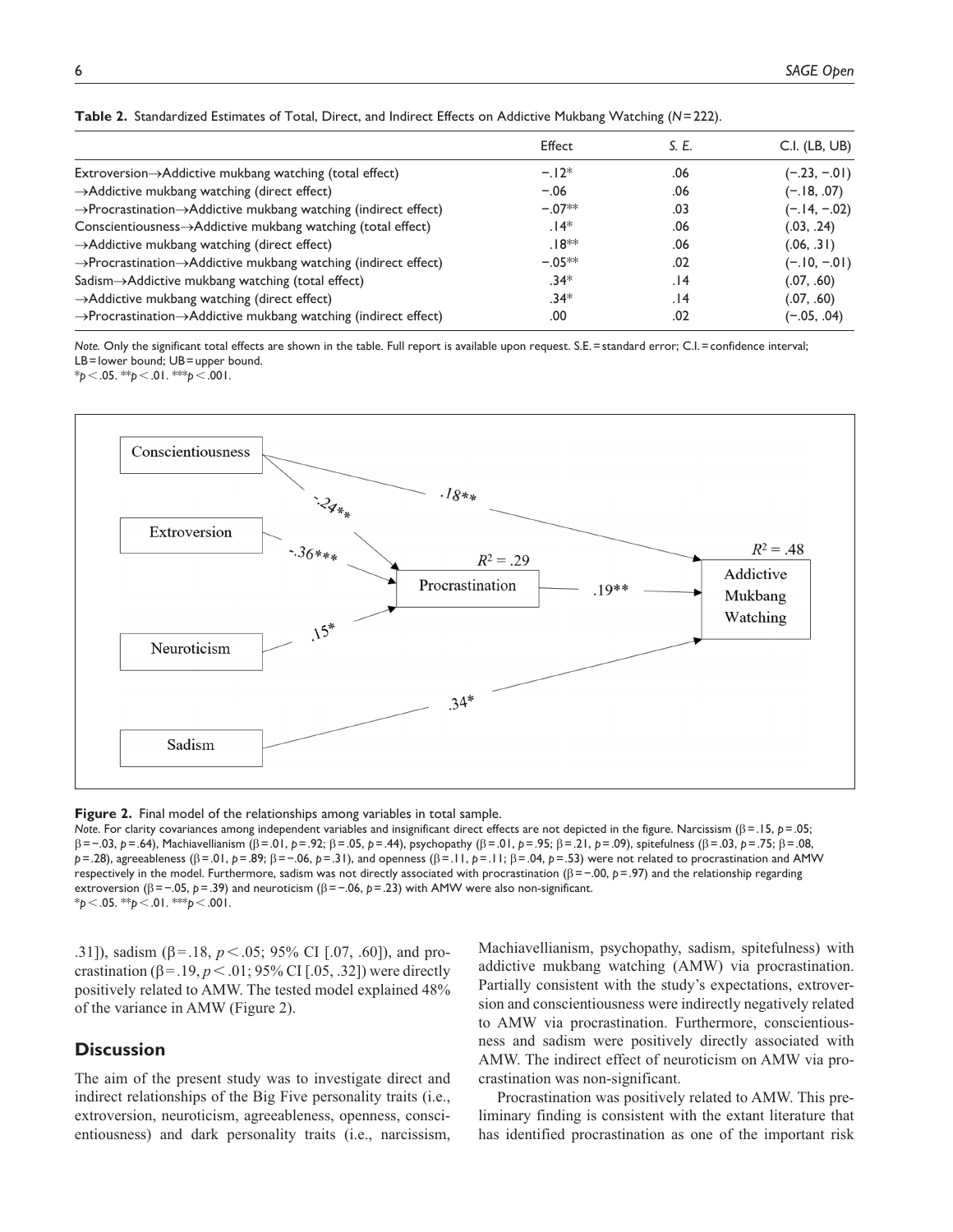factors for elevated addictive use of online activities (Geng et al., 2018). For instance, procrastination was found to mediate the relationship between low self-control and social media addiction (Ekşi et al., 2019). Procrastination has also been found to play a partial explanatory role between sensation seeking and adolescent smartphone addiction (Wang et al., 2019). Similar to other online activities, watching mukbang videos can also attract procrastinators due to their entertainment and social aspects where mukbangers eat food while interacting with the viewers (Kircaburun, Harris, et al., 2021). Given the pleasurable and (sometimes) sensational aspects of watching someone eat food (Kircaburun, Harris, et al., 2021), excessive (and in a minority of cases, addictive) mukbang watching can be another type of procrastination for some individuals.

Conscientiousness was not significantly correlated with AMW in the correlation analysis. However, it was directly positively related to AMW in the model. This may be because another variable acted as a suppressor variable and affected the relationship between conscientiousness and AMW (Ludlow & Klein, 2014). Conscientiousness was also indirectly negatively associated with AMW via procrastination. More specifically, low conscientiousness was associated with elevated procrastination, and in turn, elevated procrastination was related to elevated AMW. The negative association between conscientiousness and procrastination is in line with previous studies postulating that conscientiousness has a strong inverse relationship with procrastination and that less conscientious individuals are highly prone to lose focus on a determined task and procrastinate (Lee et al., 2006). It may be that recreational mukbang watching transforms into AMW for some of the less conscientious individuals because of its time-passing features that allow individuals postpone taking decisions and working on more important duties and tasks.

Procrastination fully mediated the relationship between extroversion and AMW. Low extroversion (i.e., introversion) was positively related to procrastination. This finding is consistent with the extant literature suggesting that introverts are more prone to engaging in procrastination (Tibbett & Ferrari, 2015). It may be that introverts' lower enthusiasm for real life social interaction and higher motivation to be left alone engaging in solitary activities leads them to procrastinate their academic and/or work duties and everyday activities (Steel & Klingsieck, 2016). It may be that conscientiousness and extroversion had more robust reverse relationship with procrastination, leading less conscientious and more introverted individuals to more procrastination-driven AMW than those with other personality traits that have weaker correlations with procrastination (e.g., agreeableness, openness to experience) in the present sample. Nevertheless, further studies are needed to investigate the associations of Big Five personality dimensions with AMW by examining other demographic and psychological mediators and moderators and using longer and more detailed assessment tools that

capture facets of Big Five traits to obtain greater clarification on the aforementioned associations.

All dark personality traits were positively moderately correlated with AMW. However, sadism was the only personality trait that was significantly directly associated with AMW in the model. This indicates that sadistic personality features most led to the problematic watching of mukbang when compared to other "dark" traits. It may be that individuals who eat food in mukbang videos engage in different behaviors to attract viewers' attention and entertain them. For instance, while some people engage in food challenges where they try and eat an excessive amount of food in a limited period of time, others demonstrate apparent agony and pain when eating extremely spicy food (Kircaburun, Harris, et al., 2021). These different types of mukbang video that demonstrate harm to others may attract individuals with sadistic tendencies to increasingly watch mukbang.

Given that psychopaths would ignore others' suffering instead of taking pleasure from it, they might not become dependent on watching mukbang videos simply these videos would not entertain them and/or result in positive mood modification (i.e., an important factor that turn recreational activity to addictive behavior for some individuals; Griffiths, 2005). Furthermore, previous studies have largely shown that Turkish individuals with psychopathic traits score lower on addictive use of online activities when compared to others with higher levels of narcissism, Machiavellianism, sadism, and spitefulness (Kircaburun & Griffiths, 2018b). Despite the persistent positive associations of narcissism, Machiavellianism, and spitefulness with addictive use of internet, social media, and gaming, these traits were nonsignificant when included into the model with sadism. This may be because mukbang watching is not as attractive as other online activities such as gaming, social media use, and online sex for participants who have higher levels of dark traits other than sadism. It may be that (i) gaming is more addictive for narcissists due to its competitive nature, (ii) social media use is more addictive for Machiavellians and spiteful individuals due to its interpersonal manipulation and stalking features, and (iii) online sex is more addictive for psychopaths who seek out sensation and hypersexual experiences (Kircaburun et al., 2018; Kircaburun & Griffiths, 2018). Nevertheless, further studies that use more in-depth assessment tools for assessing personality traits (e.g., primary and secondary psychopathy, grandiose, and vulnerable narcissism) are needed to examine the relationship between dark aspects of personality and AMW.

#### *Limitations and Conclusion*

There are several limitations that should be taken into account when considering the present study's results. First, this study assessed personality traits using single item scales. Each personality dimension was defined using existing definitions (Jonason & Webster, 2010; Marcus et al., 2014;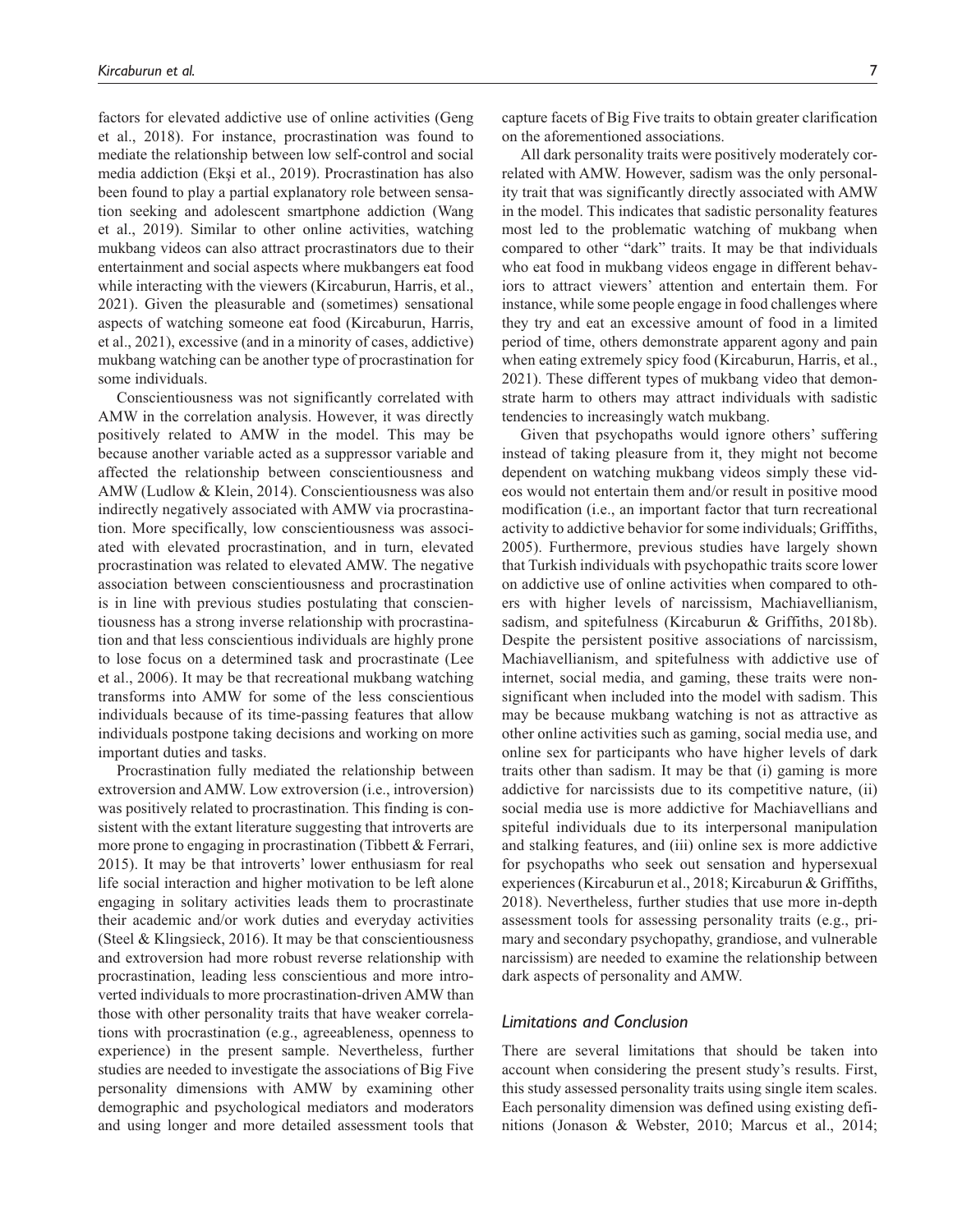O'Meara et al., 2011; Özsoy et al., 2017) and participants were asked to rate how much these traits related to themselves. This may be criticized for being brief and not being able to comprise essential content (Jones & Paulhus, 2014). However, the correlation analyses showed that there were adequate construct and convergent validities of the single item scales. Therefore, the single-item measures are arguably adequate (Özsoy et al., 2017). Nevertheless, future studies should replicate the present findings using different assessment tools to assess personality traits. Second, the data were collected using self-report measures, which are susceptible to well-known biases (e.g., social desirability, memory recall). Future studies should use more in-depth methods to examine the present associations. Third, the cross-sectional design prevents determining causal relationships based on the present findings. Future studies should adopt a longitudinal design to understand the directions of the relationships found in the present study.

Despite its limitations, this study is one of the first studies to investigate the personality correlates of AMW, and the mediating role of procrastination between personality traits and AMW. The present study addressed a gap in the literature and examined the individual difference predictors of AMW by providing cross-sectional evidence concerning the relationships of personality traits with AMW while taking procrastination into account. This study advances the current literature on addictive use of online activities by introducing an emerging addictive online behavior (i.e., mukbang watching) which may be associated with other problematic and risky health outcomes. The present findings indicate that extroversion and conscientiousness were negatively indirectly associated with AMW via procrastination, and that procrastination, conscientiousness, and sadism were positively directly related to AMW. The results suggest that maladaptive personality-related procrastination may lead individuals to higher engagement in mukbang watching behavior and experience potential physical and psychological harms from such excessive and problematic use. Although these preliminary findings should be replicated more widely before developing possible prevention strategies, it appears that some individuals engage in problematic mukbang watching behavior and their personality and proneness to procrastination plays contributory role in this behavior.

#### **Acknowledgments**

The authors would like to thank participants.

## **Declaration of Conflicting Interests**

The author(s) declared no potential conflicts of interest with respect to the research, authorship, and/or publication of this article.

#### **Funding**

The author(s) received no financial support for the research, authorship, and/or publication of this article.

#### **ORCID iD**

Kagan Kircaburun **iD** <https://orcid.org/0000-0002-8678-9078>

#### **References**

- Ardic, K., & Özsoy, E. (2016, December 15–17). *Examining the relationship between the Dark Triad traits and Big Five personality dimensions* [Conference session]. Proceedings of the Fifth European Academic Research Conference on Global Business, Economics, Finance and Banking, Istanbul, Turkey. Retrieved December 14, 2021, from [https://www.researchgate.net/profile/Emrah-Oezsoy/](https://www.researchgate.net/profile/Emrah-Oezsoy/publication/311680942_Examining_the_Relationships_between_the_Dark_Triad_Traits_and_Big_Five_Personality_Dimensions/links/5f820444458515b7cf76fcb9/Examining-the-Relationships-between-the-Dark-Triad-Traits-and-Big-Five-Personality-Dimensions.pdf) [publication/311680942\\_Examining\\_the\\_Relationships\\_](https://www.researchgate.net/profile/Emrah-Oezsoy/publication/311680942_Examining_the_Relationships_between_the_Dark_Triad_Traits_and_Big_Five_Personality_Dimensions/links/5f820444458515b7cf76fcb9/Examining-the-Relationships-between-the-Dark-Triad-Traits-and-Big-Five-Personality-Dimensions.pdf) between the Dark Triad Traits and Big Five [Personality\\_Dimensions/links/5f820444458515b7cf76fcb9/](https://www.researchgate.net/profile/Emrah-Oezsoy/publication/311680942_Examining_the_Relationships_between_the_Dark_Triad_Traits_and_Big_Five_Personality_Dimensions/links/5f820444458515b7cf76fcb9/Examining-the-Relationships-between-the-Dark-Triad-Traits-and-Big-Five-Personality-Dimensions.pdf) [Examining-the-Relationships-between-the-Dark-Triad-](https://www.researchgate.net/profile/Emrah-Oezsoy/publication/311680942_Examining_the_Relationships_between_the_Dark_Triad_Traits_and_Big_Five_Personality_Dimensions/links/5f820444458515b7cf76fcb9/Examining-the-Relationships-between-the-Dark-Triad-Traits-and-Big-Five-Personality-Dimensions.pdf)[Traits-and-Big-Five-Personality-Dimensions.pdf](https://www.researchgate.net/profile/Emrah-Oezsoy/publication/311680942_Examining_the_Relationships_between_the_Dark_Triad_Traits_and_Big_Five_Personality_Dimensions/links/5f820444458515b7cf76fcb9/Examining-the-Relationships-between-the-Dark-Triad-Traits-and-Big-Five-Personality-Dimensions.pdf)
- Balta, S., Jonason, P., Denes, A., Emirtekin, E., Tosuntaş, Ş. B., Kircaburun, K., & Griffiths, M. D. (2019). Dark personality traits and problematic smartphone use: The mediating role of fearful attachment. *Personality and Individual Differences*, *149*, 214–219. <https://doi.org/10.1016/j.paid.2019.06.005>
- Beaton, D. E., Bombardier, C., Guillemin, F., & Ferraz, M. B. (2000). Guidelines for the process of cross-cultural adaptation of self-report measures. *Spine*, *25*, 3186–3191.
- Brailovskaia, J., Bierhoff, H. W., Rohmann, E., Raeder, F., & Margraf, J. (2020). The relationship between narcissism, intensity of Facebook use, Facebook flow and Facebook addiction. *Addictive Behaviors Reports*, *11*, 100265. [https://doi.](https://doi.org/10.1016/j.abrep.2020.100265) [org/10.1016/j.abrep.2020.100265](https://doi.org/10.1016/j.abrep.2020.100265)
- Brand, M., Wegmann, E., Stark, R., Müller, A., Wölfling, K., Robbins, T. W., & Potenza, M. N. (2019). The Interaction of Person-Affect-Cognition-Execution (I-PACE) model for addictive behaviors: Update, generalization to addictive behaviors beyond internet-use disorders, and specification of the process character of addictive behaviors. *Neuroscience & Biobehavioral Reviews*, *104*, 1–10. [https://doi.org/10.1016/j.](https://doi.org/10.1016/j.neubiorev.2019.06.032) [neubiorev.2019.06.032](https://doi.org/10.1016/j.neubiorev.2019.06.032)
- Brand, M., Young, K. S., Laier, C., Wölfling, K., & Potenza, M. N. (2016). Integrating psychological and neurobiological considerations regarding the development and maintenance of specific Internet-use disorders: An Interaction of Person-Affect-Cognition-Execution (I-PACE) model. *Neuroscience & Biobehavioral Reviews*, *71*, 252–266. [https://doi.org/10.1016/j.](https://doi.org/10.1016/j.neubiorev.2016.08.033) [neubiorev.2016.08.033](https://doi.org/10.1016/j.neubiorev.2016.08.033)
- Buecker, S., Maes, M., Denissen, J. J., & Luhmann, M. (2020). Loneliness and the Big Five personality traits: A meta-analysis. *European Journal of Personality*, *34*(1), 8–28. [https://doi.](https://doi.org/10.1002/per.2229) [org/10.1002/per.2229](https://doi.org/10.1002/per.2229)
- Caplan, S. E. (2002). Problematic Internet use and psychosocial well-being: Development of a theory-based cognitive– behavioral measurement instrument. *Computers in Human Behavior*, *18*, 553–575. [https://doi.org/10.1016/S0747-](https://doi.org/10.1016/S0747-5632(02)00004-3) [5632\(02\)00004-3](https://doi.org/10.1016/S0747-5632(02)00004-3)
- Choe, H. (2019). Eating together multimodally: Collaborative eating in mukbang, a Korean livestream of eating. *Language in Society*, *48*, 171–208.<https://doi.org/10.1017/S0047404518001355>
- Chung, K. L., Morshidi, I., Yoong, L. C., & Thian, K. N. (2019). The role of the dark tetrad and impulsivity in social media addiction: Findings from Malaysia. *Personality and*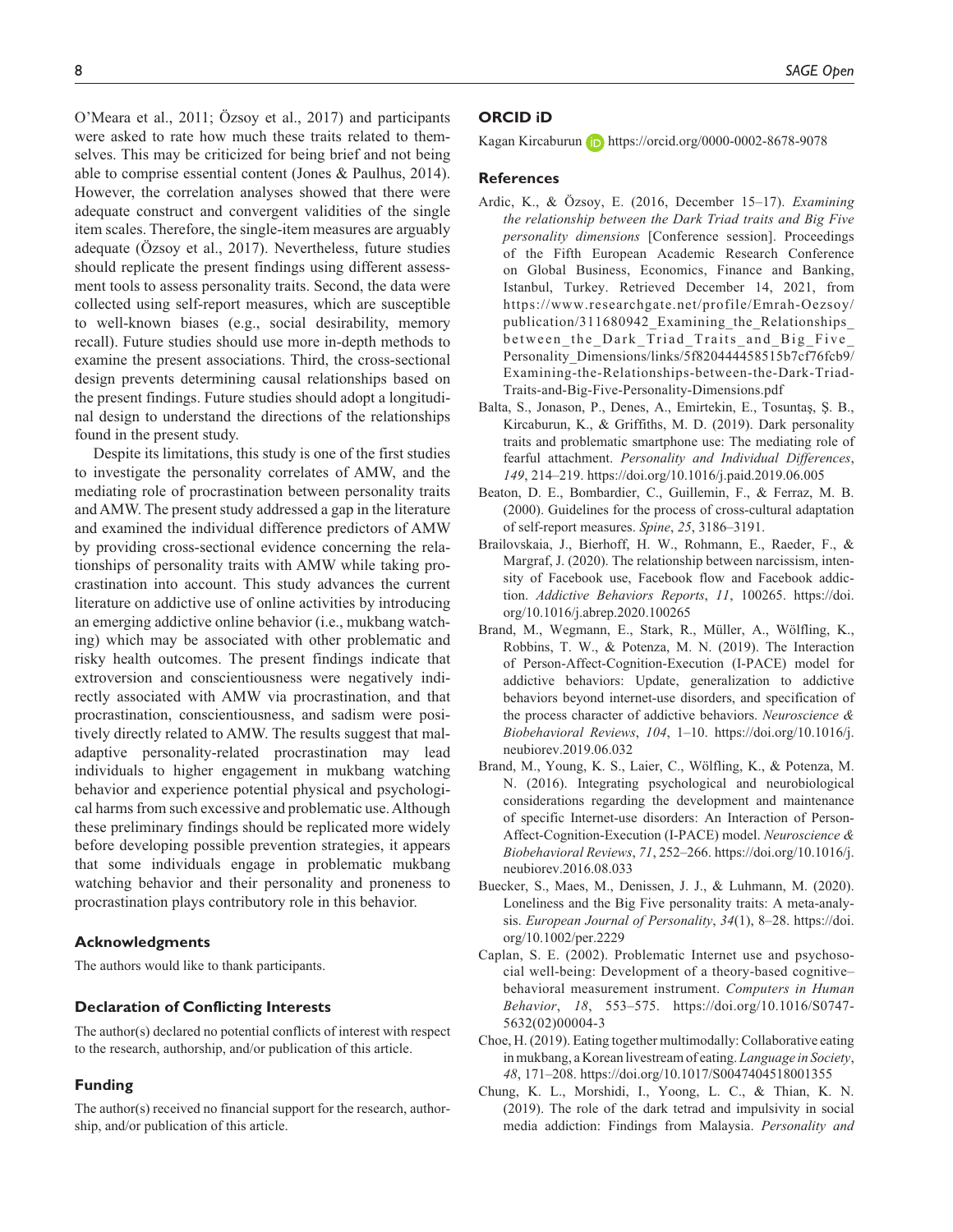*Individual Differences*, *143*, 62–67. [https://doi.org/10.1016/j.](https://doi.org/10.1016/j.paid.2019.02.016) [paid.2019.02.016](https://doi.org/10.1016/j.paid.2019.02.016)

- Costa, P. T., Jr., & McCrae, R. R. (1992). Four ways five factors are basic. *Personality and Individual Differences*, *13*, 653–665. [https://doi.org/10.1016/0191-8869\(92\)90236-I](https://doi.org/10.1016/0191-8869(92)90236-I)
- Davis, R. A., Flett, G. L., & Besser, A. (2002). Validation of a new scale for measuring problematic Internet use: Implications for pre-employment screening. *CyberPsychology & Behavior*, *5*, 331–345. <https://doi.org/10.1089/109493102760275581>
- Demircioğlu, Z. I., & Köse, A. G. (2018). Effects of attachment styles, dark triad, rejection sensitivity, and relationship satisfaction on social media addiction: A mediated model. *Current Psychology*, *40*, 414–428. [https://doi.org/10.1007/s12144-018-](https://doi.org/10.1007/s12144-018-9956-x) [9956-x](https://doi.org/10.1007/s12144-018-9956-x)
- Donnar, G. (2017). 'Food porn' or intimate sociality: Committed celebrity and cultural performances of overeating in meokbang. *Celebrity Studies*, *8*, 122–127. [https://doi.org/10.1080/1](https://doi.org/10.1080/19392397.2016.1272857) [9392397.2016.1272857](https://doi.org/10.1080/19392397.2016.1272857)
- Ekşi, H., Turgut, T., & Sevim, E. (2019). The mediating role of general procrastination behaviors in the relationship between self-control and social media addiction in university students. *Addicta: The Turkish Journal on Addictions*, *6*, 717–745. <https://doi.org/10.15805/addicta.2019.6.3.0069>
- Fernie, B. A., Bharucha, Z., Nikčević, A. V., & Spada, M. M. (2017). The unintentional procrastination scale. *Journal of Rational-Emotive & Cognitive-Behavior Therapy*, *35*, 136– 149. <https://doi.org/10.1007/s10942-016-0247-x>
- Geng, J., Han, L., Gao, F., Jou, M., & Huang, C. C. (2018). Internet addiction and procrastination among Chinese young adults: A moderated mediation model. *Computers in Human Behavior*, *84*, 320–333.<https://doi.org/10.1016/j.chb.2018.03.013>
- Griffiths, M. (2005). A 'components' model of addiction within a biopsychosocial framework. *Journal of Substance Use*, *10*, 191–197. <https://doi.org/10.1080/14659890500114359>
- Hernández, C., Ottenberger, D. R., Moessner, M., Crosby, R. D., & Ditzen, B. (2019). Depressed and swiping my problems for later: The moderation effect between procrastination and depressive symptomatology on internet addiction. *Computers in Human Behavior*, *97*, 1–9. [https://doi.org/10.1016/j.](https://doi.org/10.1016/j.chb.2019.02.027) [chb.2019.02.027](https://doi.org/10.1016/j.chb.2019.02.027)
- Hughes, S., & Adhikari, J. (2021). Time wasters? Active procrastination and the Dark Tetrad. *Journal of Individual Differences*. Advance online publication. [https://doi.org/10.1027/1614-0001/](https://doi.org/10.1027/1614-0001/a000357) [a000357](https://doi.org/10.1027/1614-0001/a000357)
- Jonason, P. K., & Webster, G. D. (2010). The dirty dozen: A concise measure of the dark triad. *Psychological Assessment*, *22*(2), 420–432. <https://doi.org/10.1037/a0019265>
- Jones, D. N., & Paulhus, D. L. (2014). Introducing the Short Dark Triad (SD3): A brief measure of dark personality traits. *Assessment*, *21*(1), 28–41. <https://doi.org/10.1177%2F1073191113514105>
- Kanat-Maymon, Y., Almog, L., Cohen, R., & Amichai-Hamburger, Y. (2018). Contingent self-worth and Facebook addiction. *Computers in Human Behavior*, *88*, 227–235. [https://doi.](https://doi.org/10.1016/j.chb.2018.07.011) [org/10.1016/j.chb.2018.07.011](https://doi.org/10.1016/j.chb.2018.07.011)
- Kang, E., Lee, J., Kim, K. H., & Yun, Y. H. (2020). The popularity of eating broadcast: Content analysis of "mukbang" YouTube videos, media coverage, and the health impact of "mukbang" on public. *Health Informatics Journal*. Advance online publication.<https://doi.org/10.1177%2F1460458220901360>
- Kardefelt-Winther, D. (2014). A conceptual and methodological critique of internet addiction research: Towards a model of compensatory internet use. *Computers in Human Behavior*, *31*, 351–354.<https://doi.org/10.1016/j.chb.2013.10.059>
- Kayiş, A. R., Satici, S. A., Yilmaz, M. F., Şimşek, D., Ceyhan, E., & Bakioğlu, F. (2016). Big five-personality trait and internet addiction: A meta-analytic review. *Computers in Human Behavior*, *63*, 35–40.<https://doi.org/10.1016/j.chb.2016.05.012>
- Kircaburun, K., Balta, S., Emirtekin, E., Tosuntas, Ş. B., Demetrovics, Z., & Griffiths, M. D. (2021). Compensatory usage of the internet: The case of mukbang watching on YouTube. *Psychiatry Investigation*, *18*(4), 269–276. [https://](https://doi.org/10.30773/pi.2019.0340) [doi.org/10.30773/pi.2019.0340](https://doi.org/10.30773/pi.2019.0340)
- Kircaburun, K., & Griffiths, M. D. (2018a) Instagram addiction and the Big Five of personality: The mediating role of selfliking. *Journal of Behavioral Addictions*, *7*, 158–170. [https://](https://doi.org/10.1556/2006.7.2018.15) [doi.org/10.1556/2006.7.2018.15](https://doi.org/10.1556/2006.7.2018.15)
- Kircaburun, K., & Griffiths, M. D. (2018b). The dark side of internet: Preliminary evidence for the associations of dark personality traits with specific online activities and problematic internet use. *Journal of Behavioral Addictions*, *7*, 993–1003. [https://](https://doi.org/10.1556/2006.7.2018.109) [doi.org/10.1556/2006.7.2018.109](https://doi.org/10.1556/2006.7.2018.109)
- Kircaburan, K., Harris, A., Calado, F., & Griffiths, M. D (2020). The association of addictive mukbang watching with mukbang watching motives, emotion regulation, impulsivity, and psychiatric distress. *Journal of Concurrent Disorders*, *2*(2), 16–22.
- Kircaburun, K., Harris, A., Calado, F., & Griffiths, M. D. (2021). The psychology of mukbang watching: A scoping review of the academic and non-academic literature. *International Journal of Mental Health and Addiction*, *19*(4), 1190–1213. [https://doi.](https://doi.org/10.1007/s11469-019-00211-0) [org/10.1007/s11469-019-00211-0](https://doi.org/10.1007/s11469-019-00211-0)
- Kircaburun, K., Jonason, P. K., & Griffiths, M. D. (2018). The Dark Tetrad traits and problematic online gaming: The mediating role of online gaming motives and moderating role of game types. *Personality and Individual Differences*, *135*, 298–303. <https://doi.org/10.1016/j.paid.2018.07.038>
- Kircaburun, K., Savcı, M., Emirtekin, E., & Griffiths, M. D. (2022). Uses and gratifications of problematic mukbang watching-the role of eating and social gratification: A pilot study. *Journal of Psychiatric Research*, *146*, 28–30. [https://doi.org/10.1016/j.](https://doi.org/10.1016/j.jpsychires.2021.12.036) [jpsychires.2021.12.036](https://doi.org/10.1016/j.jpsychires.2021.12.036)
- Kircaburun, K., Stavropoulos, V., Harris, A., Calado, F., Emirtekin, E., & Griffiths, M. D. (2021). Development and validation of the Mukbang Addiction Scale. *International Journal of Mental Health and Addiction*, *19*(4), 1031–1044. [https://doi.](https://doi.org/10.1007/s11469-019-00210-1) [org/10.1007/s11469-019-00210-1](https://doi.org/10.1007/s11469-019-00210-1)
- Kircaburun, K., Yurdagül, C., Kuss, D., Emirtekin, E., & Griffiths, M. D. (2021). Problematic mukbang watching and its relationship to disordered eating and internet addiction: A pilot study among emerging adult mukbang watchers. *International Journal of Mental Health and Addiction*, *19*(6), 2160–2169. <https://doi.org/10.1007/s11469-020-00309-w>
- Kline, R. B. (2011). *Principles and practices of structural equation modeling* (2nd ed.). Guilford.
- Lee, D. G., Kelly, K. R., & Edwards, J. K. (2006). A closer look at the relationships among trait procrastination, neuroticism, and conscientiousness. *Personality and Individual Differences*, *40*, 27–37. <https://doi.org/10.1016/j.paid.2005.05.010>